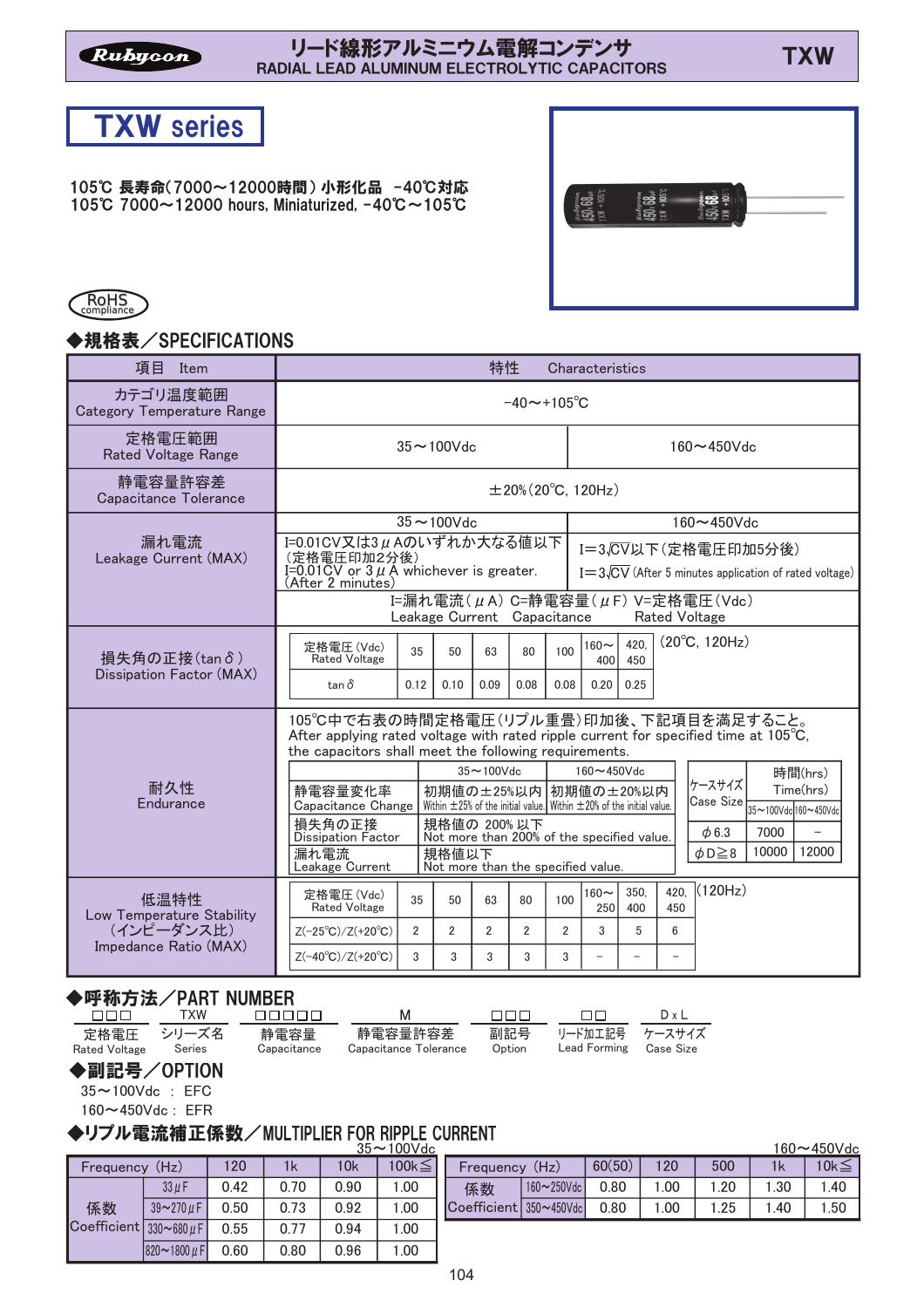# リード線形アルミニウム電解コンデンサ<br>RADIAL LEAD ALUMINUM ELECTROLYTIC CAPACITORS

# ◆寸法図/DIMENSIONS



|          |   |     |          |            |     |     |     |     |     | (mm)                |
|----------|---|-----|----------|------------|-----|-----|-----|-----|-----|---------------------|
| $\phi$ d |   | بما |          |            | 6.3 | O   | ι   | h   | 6   | $\Omega$<br>$\circ$ |
|          |   | O   |          | ס ש        | 0.5 |     | 0.6 |     | 0.8 |                     |
|          | ₩ |     |          |            | 2.5 | 3.5 | 5.0 |     |     | 7.5                 |
|          |   |     | $\alpha$ | 35~100Vdc  |     | 2.0 |     |     |     |                     |
|          |   |     |          | 160~450Vdc |     |     |     | 2.5 |     |                     |

#### ◆標準品一覧表/STANDARD SIZE

| 定格電圧             | 静電容量                        | 外形寸法            | 定格リプル電流<br>RatedRipple |               |
|------------------|-----------------------------|-----------------|------------------------|---------------|
| Rated            | Capacitance Size $\phi$ DxL |                 | Current                |               |
| Voltage<br>(Vdc) | $(\mu F)$                   | (mm)            | 120Hz                  | <b>100kHz</b> |
|                  | 180                         | $6.3 \times 25$ | 0.605                  | 1.21          |
|                  | 220                         | $6.3 \times 30$ | 0.685                  | 1.37          |
|                  | 330                         | $6.3 \times 40$ | 0.924                  | 1.68          |
|                  | 390                         | $6.3 \times 50$ | 1.11                   | 2.02          |
|                  | 390                         | $8\times 25$    | 0.951                  | 1.73          |
|                  | 470                         | $8\times30$     | 1.11                   | 2.03          |
| 35               | 680                         | 8×40            | 1.41                   | 2.57          |
|                  | 820                         | $8\times50$     | 1.82                   | 3.04          |
|                  | 820                         | $10 \times 30$  | 1.48                   | 2.47          |
|                  | 1000                        | $8\times 60$    | 2.08                   | 3.48          |
|                  | 1200                        | 10×40           | 1.87                   | 3.12          |
|                  | 1500                        | $10\times 50$   | 2.21                   | 3.69          |
|                  | 1800                        | $10\times 60$   | 2.50                   | 4.17          |
|                  | 100                         | $6.3 \times 25$ | 0.51                   | 1.02          |
|                  | 120                         | 6.3×30          | 0.58                   | 1.16          |
|                  | 180                         | $6.3 \times 40$ | 0.71                   | 1.42          |
|                  | 220                         | $6.3 \times 50$ | 0.86                   | 1.72          |
|                  | 220                         | $8\times 25$    | 0.74                   | 1.48          |
|                  | 270                         | 8×30            | 0.87                   | 1.74          |
| 50               | 390                         | $8\times40$     | 1.22                   | 2.23          |
|                  | 470                         | $8\times50$     | 1.45                   | 2.65          |
|                  | 470                         | $10 \times 30$  | 1.22                   | 2.22          |
|                  | 560                         | 8×60            | 1.68                   | 3.07          |
|                  | 680                         | $10\times 40$   | 1.55                   | 2.82          |
|                  | 820                         | 10×50           | 2.02                   | 3.37          |
|                  | 1000                        | $10\times 60$   | 2.31                   | 3.86          |
|                  | 82                          | $6.3 \times 25$ | 0.455                  | 0.91          |
|                  | 100                         | $6.3 \times 30$ | 0.515                  | 1.03          |
|                  | 150                         | $6.3 \times 40$ | 0.635                  | 1.27          |
|                  | 180                         | $6.3 \times 50$ | 0.775                  | 1.55          |
|                  | 180                         | $8\times 25$    | 0.665                  | 1.33          |
|                  | 220                         | $8\times30$     | 0.785                  | 1.57          |
| 63               | 330                         | $8\times40$     | 1.11                   | 2.02          |
|                  | 390                         | $8\times50$     | 1.32                   | 2.41          |
|                  | 390                         | 10×30           | 1.16                   | 2.10          |
|                  | 470                         | $8\times 60$    | 1.54                   | 2.80          |
|                  | 560                         | 10×40           | 1.43                   | 2.60          |
|                  | 680                         | $10\times 50$   | 1.71                   | 3.12          |
|                  | 820                         | $10\times 60$   | 2.15                   | 3.59          |
|                  | 47                          | $6.3 \times 25$ | 0.455                  | 0.91          |
|                  | 56                          | $6.3 \times 30$ | 0.515                  | 1.03          |
|                  | 82                          | $6.3 \times 40$ | 0.635                  | 1.27          |
|                  | 100                         | 6.3×50          | 0.775                  | 1.55          |
|                  | 100                         | $8\times 25$    | 0.665                  | 1.33          |
| 80               | 120                         | 8×30            | 0.785                  | 1.57          |
|                  | 180                         | $8\times40$     | 1.01                   | 2.02          |
|                  | 220                         | 8×50            | 1.20                   | 2.41          |
|                  | 220                         | $10 \times 30$  | 1.05                   | 2.10          |
|                  | 270                         | 8×60            | 1.40                   | 2.80          |
|                  | 270                         | 10×40           | 1.30                   | 2.60          |

|         | Rated Ripple Current (A r.m.s./105°C) |                 |         |             |  |  |  |
|---------|---------------------------------------|-----------------|---------|-------------|--|--|--|
| 定格電圧    | 定格リプル電流<br>静電容量<br>外形寸法               |                 |         |             |  |  |  |
| Rated   | Capacitance Size $\phi$ DxL           |                 |         | RatedRipple |  |  |  |
| Voltage |                                       |                 | Current |             |  |  |  |
| (Vdc)   | $(\mu F)$                             | (mm)            | 120Hz   | 100kHz      |  |  |  |
| 80      | 390                                   | 10×50           | 1.71    | 3.12        |  |  |  |
|         | 470                                   | 10×60           | 1.97    | 3.59        |  |  |  |
|         | 33                                    | $6.3 \times 25$ | 0.382   | 0.91        |  |  |  |
|         | 39                                    | $6.3 \times 30$ | 0.515   | 1.03        |  |  |  |
|         | 56                                    | $6.3 \times 40$ | 0.635   | 1.27        |  |  |  |
|         | 68                                    | $6.3 \times 50$ | 0.775   | 1.55        |  |  |  |
|         | 82                                    | $8\times 25$    | 0.665   | 1.33        |  |  |  |
|         | 100                                   | $8\times30$     | 0.785   | 1.57        |  |  |  |
| 100     | 120                                   | $8\times40$     | 1.01    | 2.02        |  |  |  |
|         | 150                                   | $8\times50$     | 1.20    | 2.41        |  |  |  |
|         | 150                                   | 10×30           | 1.05    | 2.10        |  |  |  |
|         | 220                                   | $8\times60$     | 1.40    | 2.80        |  |  |  |
|         | 220                                   | 10×40           | 1.30    | 2.60        |  |  |  |
|         | 270                                   | 10×50           | 1.56    | 3.12        |  |  |  |
|         | 330                                   | 10×60           | 1.97    | 3.59        |  |  |  |
|         | 56                                    | $8\times 25$    | 0.32    | 0.448       |  |  |  |
|         | 68                                    | $8\times30$     | 0.37    | 0.518       |  |  |  |
|         | 82                                    | $8\times35$     | 0.43    | 0.602       |  |  |  |
|         | 82                                    | 10×25           | 0.43    | 0.602       |  |  |  |
|         | 100                                   | $8\times40$     | 0.49    | 0.686       |  |  |  |
|         | 120                                   | $8\times 55$    | 0.57    | 0.798       |  |  |  |
|         | 120                                   | 10×30           | 0.54    | 0.756       |  |  |  |
|         | 150                                   | 10×40           | 0.67    | 0.938       |  |  |  |
|         | 150                                   | 12.5×25         | 0.66    | 0.924       |  |  |  |
|         | 180                                   | 10×50           | 0.80    | 1.12        |  |  |  |
|         | 180                                   | 12.5×30         | 0.77    | 1.07        |  |  |  |
|         | 220                                   | 10×60           | 0.94    | 1.31        |  |  |  |
|         | 220                                   | 12.5×35         | 0.89    | 1.24        |  |  |  |
| 160     | 220                                   | 16×25           | 0.93    | 1.30        |  |  |  |
|         | 270                                   | 12.5×40         | 1.01    | 1.41        |  |  |  |
|         | 330                                   | 12.5×50         | 1.20    | 1.68        |  |  |  |
|         | 330                                   | 16×30           | 1.20    | 1.68        |  |  |  |
|         | 330                                   | 18×25           | 1.18    | 1.65        |  |  |  |
|         | 390                                   | 12.5×55         | 1.35    | 1.89        |  |  |  |
|         | 390                                   | 16×35           | 1.34    | 1.87        |  |  |  |
|         | 390                                   | 18×30           | 1.40    | 1.96        |  |  |  |
|         | 470                                   | 16×40           | 1.52    | 2.12        |  |  |  |
|         | 470                                   | $18 \times 35$  | 1.58    | 2.21        |  |  |  |
|         | 560                                   | 16×50           | 1.79    | 2.50        |  |  |  |
|         | 560                                   | 18×40           | 1.78    | 2.49        |  |  |  |
|         | 680                                   | 18×45           | 2.00    | 2.80        |  |  |  |
|         | 820                                   | 18×50           | 2.23    | 3.12        |  |  |  |
|         | 39                                    | 8×25            | 0.30    | 0.42        |  |  |  |
|         | 56                                    | $8\times30$     | 0.37    | 0.518       |  |  |  |
|         | 68                                    | $8\times40$     | 0.45    | 0.63        |  |  |  |
|         | 68                                    | 10×25           | 0.43    | 0.602       |  |  |  |
| 200     | 82                                    | $8\times 45$    | 0.51    | 0.714       |  |  |  |
|         | 82                                    | $10 \times 30$  | 0.50    | 0.70        |  |  |  |
|         | 100                                   | $8\times 55$    | 0.60    | 0.84        |  |  |  |
|         | 100                                   | $10\times 40$   | 0.63    | 0.882       |  |  |  |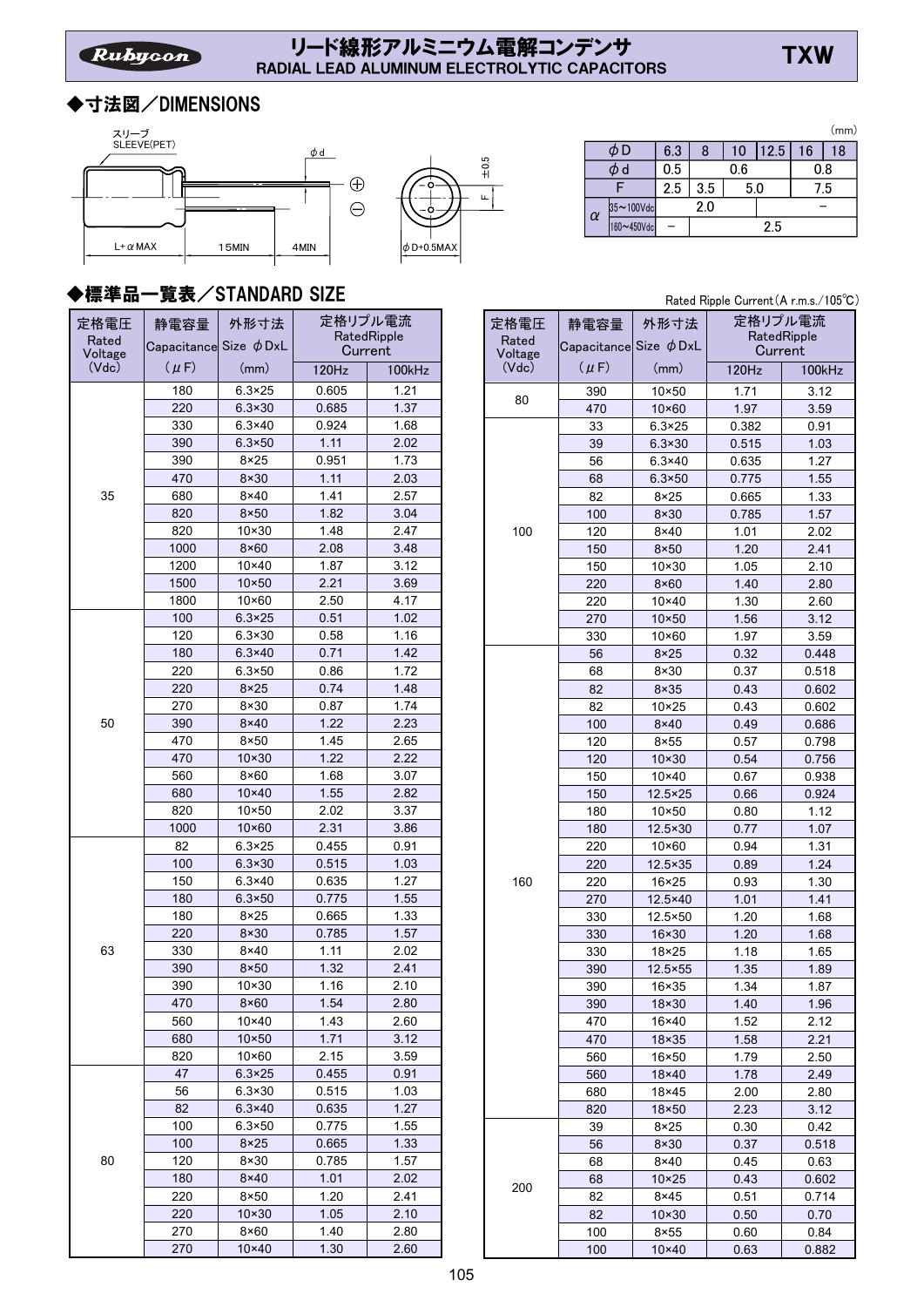#### -リード線形アルミニワム電解コンデンサ<br>RADIAL LEAD ALUMINUM ELECTROLYTIC CAPACITORS

### ◆標準品一覧表/STANDARD SIZE

| 定格電圧             | 静電容量                        | 外形寸法                     | 定格リプル電流      |               |
|------------------|-----------------------------|--------------------------|--------------|---------------|
| Rated            | Capacitance Size $\phi$ DxL |                          | Current      | RatedRipple   |
| Voltage<br>(Vdc) | $(\mu F)$                   | (mm)                     | 120Hz        | 100kHz        |
|                  | 120                         | $10\times 45$            | 0.75         | 1.05          |
|                  | 120                         | 12.5×25                  | 0.65         | 0.91          |
|                  | 150                         | $10\times 50$            | 0.83         | 1.16          |
|                  | 150                         | 12.5×30                  | 0.8          | 1.12          |
|                  | 180                         | $10\times 60$            | 0.91         | 1.27          |
|                  | 180                         | 12.5×35                  | 0.92         | 1.28          |
|                  | 180                         | 16×25                    | 0.85         | 1.19          |
|                  | 220                         | 12.5×45                  | 1.09         | 1.52          |
|                  | 220                         | $16 \times 30$           | 1.01         | 1.41          |
|                  | 220                         | $18\times25$             | 1.00         | 1.40          |
| 200              | 270                         | 12.5×50                  | 1.26         | 1.76          |
|                  | 270                         | 16×30<br>18×30           | 1.18<br>1.16 | 1.65<br>1.62  |
|                  | 270<br>330                  | 12.5×60                  | 1.36         | 1.90          |
|                  | 330                         | 16×40                    | 1.31         | 1.83          |
|                  | 330                         | 18×30                    | 1.30         | 1.82          |
|                  | 390                         | 16×45                    | 1.43         | 2.00          |
|                  | 390                         | 18×35                    | 1.43         | 2.00          |
|                  | 470                         | 16×50                    | 1.58         | 2.21          |
|                  | 470                         | 18×40                    | 1.58         | 2.21          |
|                  | 560                         | 18×45                    | 1.77         | 2.47          |
|                  | 100                         | $10\times 40$            | 0.66         | 0.924         |
|                  | 120                         | $10\times 45$            | 0.75         | 1.05          |
|                  | 120                         | 12.5×30                  | 0.74         | 1.03          |
|                  | 150                         | 12.5×35                  | 0.86         | 1.20          |
|                  | 150                         | $16 \times 25$           | 0.80         | 1.12          |
|                  | 180                         | 12.5×40                  | 0.99         | 1.38          |
|                  | 180                         | $16 \times 30$           | 0.94         | 1.31          |
| 220              | 220                         | 12.5×50                  | 1.08         | 1.51          |
|                  | 220<br>220                  | 16×30<br>18×25           | 1.01<br>0.94 | 1.41<br>1.31  |
|                  | 270                         | 16×35                    | 1.19         | 1.66          |
|                  | 270                         | 18×30                    | 1.13         | 1.58          |
|                  | 330                         | 18×35                    | 1.3          | 1.82          |
|                  | 390                         | 18×40                    | 1.49         | 2.08          |
|                  | 470                         | 18×45                    | 1.69         | 2.36          |
|                  | 27                          | $8\times 25$             | 0.30         | 0.42          |
|                  | 39                          | $8\times30$              | 0.37         | 0.518         |
|                  | 47                          | $8\times35$              | 0.45         | 0.63          |
|                  | 47                          | $10\times25$             | 0.37         | 0.518         |
|                  | 56                          | $8\times40$              | 0.51         | 0.714         |
|                  | 56                          | $10\times30$             | 0.42         | 0.588         |
|                  | 68                          | $8\times50$              | 0.59         | 0.826         |
|                  | 68                          | $10 \times 35$           | 0.49         | 0.686         |
|                  | 82                          | $10\times 40$            | 0.61         | 0.854         |
|                  | 82                          | 12.5×25                  | 0.54         | 0.756         |
|                  | 100<br>100                  | $10\times 45$            | 0.68         | 0.952         |
| 250              | 120                         | 12.5×30<br>$10\times 55$ | 0.69<br>0.73 | 0.966<br>1.02 |
|                  | 120                         | $12.5 \times 35$         | 0.79         | 1.10          |
|                  | 120                         | $16 \times 25$           | 0.74         | 1.03          |
|                  | 150                         | 12.5×40                  | 0.92         | 1.28          |
|                  | 150                         | 16×30                    | 0.89         | 1.24          |
|                  | 180                         | $12.5 \times 50$         | 0.97         | 1.35          |
|                  | 180                         | 16×30                    | 0.95         | 1.33          |
|                  | 180                         | $18\times25$             | 0.88         | 1.23          |
|                  | 220                         | 12.5×55                  | 1.13         | 1.58          |
|                  | 220                         | $16 \times 35$           | 1.11         | 1.55          |
|                  | 220                         | 18×30                    | 1.10         | 1.54          |
|                  | 270                         | $16\times40$             | 1.27         | 1.77          |

|         |                             |                  |             | Rated Ripple Current (A r.m.s./105°C) |  |  |
|---------|-----------------------------|------------------|-------------|---------------------------------------|--|--|
| 定格電圧    | 静電容量                        | 外形寸法             | 定格リプル電流     |                                       |  |  |
|         |                             |                  | RatedRipple |                                       |  |  |
| Rated   | Capacitance Size $\phi$ DxL |                  | Current     |                                       |  |  |
| Voltage |                             |                  |             |                                       |  |  |
| (Vdc)   | $(\mu F)$                   | (mm)             | 120Hz       | 100kHz                                |  |  |
|         | 270                         | 18×35            | 1.23        | 1.72                                  |  |  |
|         | 330                         | 16×50            | 1.48        | 2.07                                  |  |  |
|         |                             |                  |             |                                       |  |  |
| 250     | 330                         | 18×40            | 1.42        | 1.98                                  |  |  |
|         | 390                         | 18×45            | 1.59        | 2.22                                  |  |  |
|         | 470                         | 18×50            | 1.83        | 2.56                                  |  |  |
|         | 22                          | $8\times30$      | 0.25        | 0.375                                 |  |  |
|         | 27                          | $8\times35$      | 0.29        | 0.435                                 |  |  |
|         |                             |                  |             |                                       |  |  |
|         | 33                          | $8\times40$      | 0.33        | 0.495                                 |  |  |
|         | 33                          | $10 \times 25$   | 0.31        | 0.465                                 |  |  |
| 350     | 39                          | $8\times 45$     | 0.37        | 0.555                                 |  |  |
|         | 39                          | $10 \times 30$   | 0.36        | 0.54                                  |  |  |
|         | 47                          | $8\times60$      | 0.43        | 0.645                                 |  |  |
|         | 47                          | $10 \times 35$   | 0.41        | 0.615                                 |  |  |
|         |                             |                  |             |                                       |  |  |
|         | 56                          | $10\times 40$    | 0.47        | 0.705                                 |  |  |
|         | 68                          | $10\times 55$    | 0.55        | 0.825                                 |  |  |
|         | 12                          | $8\times 25$     | 0.17        | 0.255                                 |  |  |
|         | 15                          | $8\times30$      | 0.20        | 0.300                                 |  |  |
|         | 18                          | $8\times35$      | 0.23        | 0.345                                 |  |  |
|         | 22                          | $8\times40$      | 0.26        | 0.39                                  |  |  |
|         |                             |                  |             |                                       |  |  |
|         | 22                          | $10 \times 25$   | 0.24        | 0.36                                  |  |  |
|         | 27                          | $8\times 45$     | 0.30        | 0.45                                  |  |  |
|         | 27                          | $10 \times 30$   | 0.29        | 0.435                                 |  |  |
|         | 33                          | $8\times 55$     | 0.35        | 0.525                                 |  |  |
|         | 33                          | $10 \times 35$   | 0.33        | 0.495                                 |  |  |
|         | 39                          | $10\times 40$    | 0.40        | 0.60                                  |  |  |
|         |                             |                  |             |                                       |  |  |
|         | 39                          | 12.5×25          | 0.36        | 0.54                                  |  |  |
|         | 47                          | $10\times 45$    | 0.45        | 0.675                                 |  |  |
|         | 47                          | 12.5×30          | 0.44        | 0.66                                  |  |  |
|         | 56                          | $10\times 50$    | 0.52        | 0.78                                  |  |  |
| 400     | 56                          | 12.5×35          | 0.50        | 0.75                                  |  |  |
|         | 68                          | 12.5×40          | 0.58        | 0.87                                  |  |  |
|         |                             |                  |             |                                       |  |  |
|         | 68                          | $16 \times 25$   | 0.51        | 0.765                                 |  |  |
|         | 82                          | 12.5×45          | 0.65        | 0.975                                 |  |  |
|         | 82                          | 16×30            | 0.61        | 0.915                                 |  |  |
|         | 82                          | 18×25            | 0.61        | 0.915                                 |  |  |
|         | 100                         | 12.5×60          | 0.75        | 1.12                                  |  |  |
|         |                             |                  |             |                                       |  |  |
|         | 100                         | 16×35            | 0.74        | 1.11                                  |  |  |
|         | 100                         | 18×30            | 0.74        | 1.11                                  |  |  |
|         | 120                         | 16×40            | 0.80        | 1.20                                  |  |  |
|         | 120                         | $18\times35$     | 0.79        | 1.18                                  |  |  |
|         | 150                         | 16×50            | 0.95        | 1.42                                  |  |  |
|         | 150                         | 18×40            | 0.91        | 1.36                                  |  |  |
|         | 180                         | 18×45            | 1.04        | 1.56                                  |  |  |
|         |                             |                  |             |                                       |  |  |
|         | 12                          | $8\times30$      | 0.13        | 0.195                                 |  |  |
|         | 15                          | $8\times35$      | 0.17        | 0.255                                 |  |  |
|         | 18                          | $8\times40$      | 0.20        | 0.30                                  |  |  |
|         | 22                          | $8\times50$      | 0.25        | 0.375                                 |  |  |
|         | 33                          | $10\times 40$    | 0.37        | 0.555                                 |  |  |
|         | 39                          | $10\times 45$    | 0.41        | 0.615                                 |  |  |
|         |                             |                  |             |                                       |  |  |
|         | 39                          | 12.5×30          | 0.39        | 0.585                                 |  |  |
|         | 47                          | 12.5×35          | 0.45        | 0.675                                 |  |  |
| 420     | 56                          | 12.5×40          | 0.52        | 0.78                                  |  |  |
|         | 56                          | 16×25            | 0.46        | 0.69                                  |  |  |
|         | 68                          | 12.5×45          | 0.58        | 0.87                                  |  |  |
|         | 68                          | 16×30            | 0.55        | 0.825                                 |  |  |
|         |                             |                  |             |                                       |  |  |
|         | 82                          | $12.5 \times 50$ | 0.66        | 0.990                                 |  |  |
|         | 82                          | 16×35            | 0.63        | 0.945                                 |  |  |
|         | 82                          | $18\times25$     | 0.56        | 0.84                                  |  |  |
|         | 100                         | 16×40            | 0.73        | 1.09                                  |  |  |
|         | 100                         | 18×30            | 0.67        | 1.00                                  |  |  |
|         |                             |                  |             |                                       |  |  |